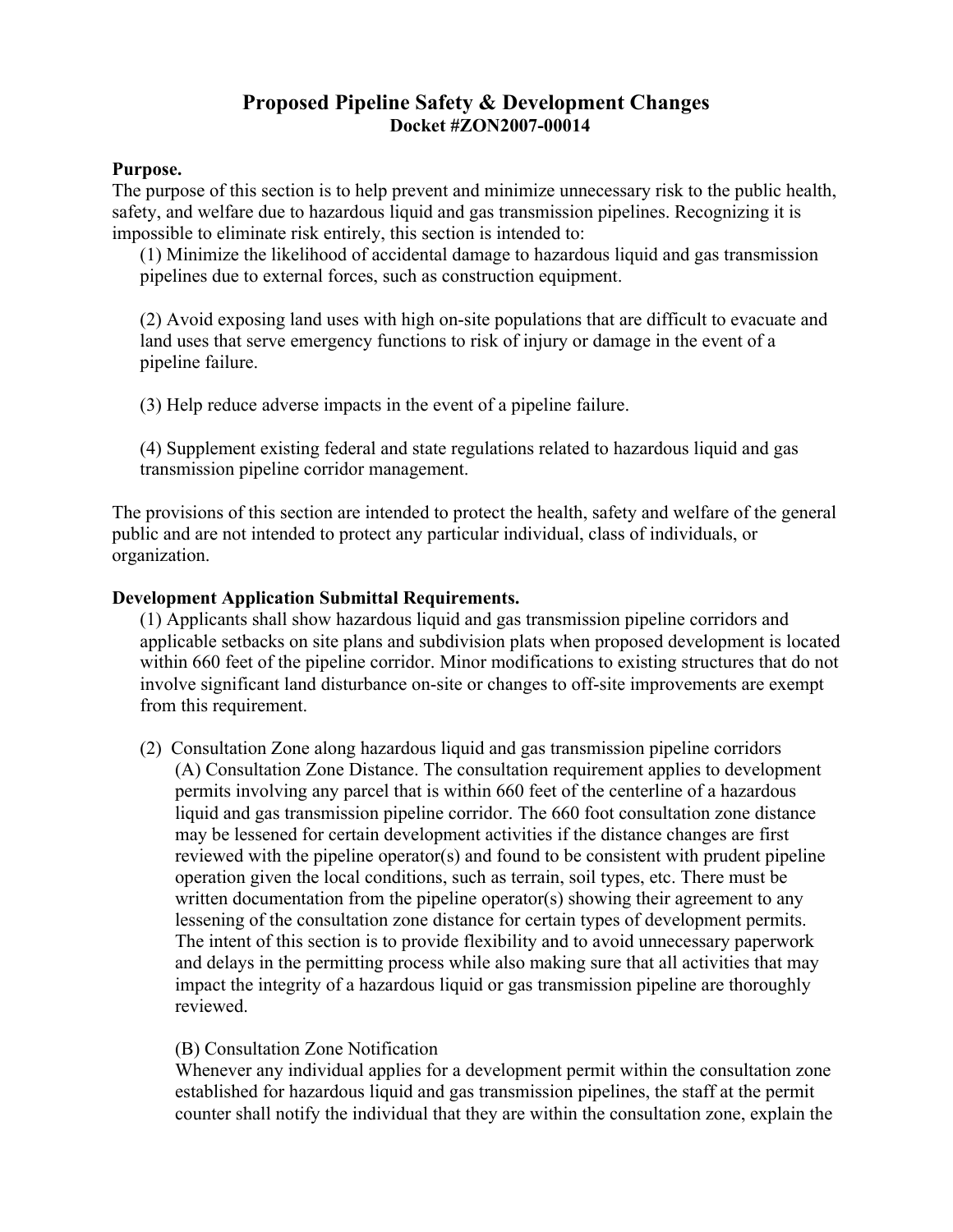relevant application procedures, and provide contact information for the applicable pipeline operator(s). This same procedure shall be followed whenever an individual inquires about development regulations or zoning restrictions for property within the consultation zone.

(C) Complete Application for Development Permit within Consultation Zone. A complete application for any development permit within the designated consultation zone must include written verification from the applicant that:

(i) The applicant has contacted the pipeline operator(s) and has provided the pipeline operator(s) with documentation detailing the proposed development activity and where the activity is to take place; and

(ii) The pipeline operator(s) has reviewed the documents for compatibility with continued safe operation of the hazardous liquid or gas transmission pipeline (s).

(iii) The written verification required by this section can be in any form acceptable to the county, including electronic communications, so long as it is clear that the pipeline operator(s) has received and reviewed documentation showing the proposed activity and its location.

(3) A SEPA checklist submitted by an applicant for a development permit involving any parcel that is within 660 feet of the centerline of a hazardous liquid or gas transmission pipeline easement must reference the transmission pipeline(s) and provide information concerning any impact the activity will have upon the integrity of the hazardous liquid or gas transmission pipeline (s).

(4) All other applicable development application submittal requirements apply.

## **Pipeline Corridor Protection Requirements.**

(1) Hazardous Liquid and Gas Transmission Pipeline Corridor. No significant land disturbance or construction or expansion of structures is allowed within hazardous liquid or gas transmission pipelines corridors without the express written consent of the pipeline operator.

(2) Exemptions. Streets, utilities, trails and similar uses shall be exempt from requirements (1).

(23) Pipeline Corridors shall be identified and protected during construction by placement of a temporary barricade and on-site notices. Barricades and on-site notices are subject to review by the Code Administrator.

#### (34) Reasonable Use Provision.

(A) The required pipeline corridor protection requirements from hazardous liquid and gas transmission pipeline corridors shall not deny all reasonable economic use of property. If an applicant demonstrates to the satisfaction of the Hearing Examiner that strict application of these requirements are greater than any legal easement requirements, and would deny all reasonable economic use of the property, the requirements may be lessened subject to appropriate conditions.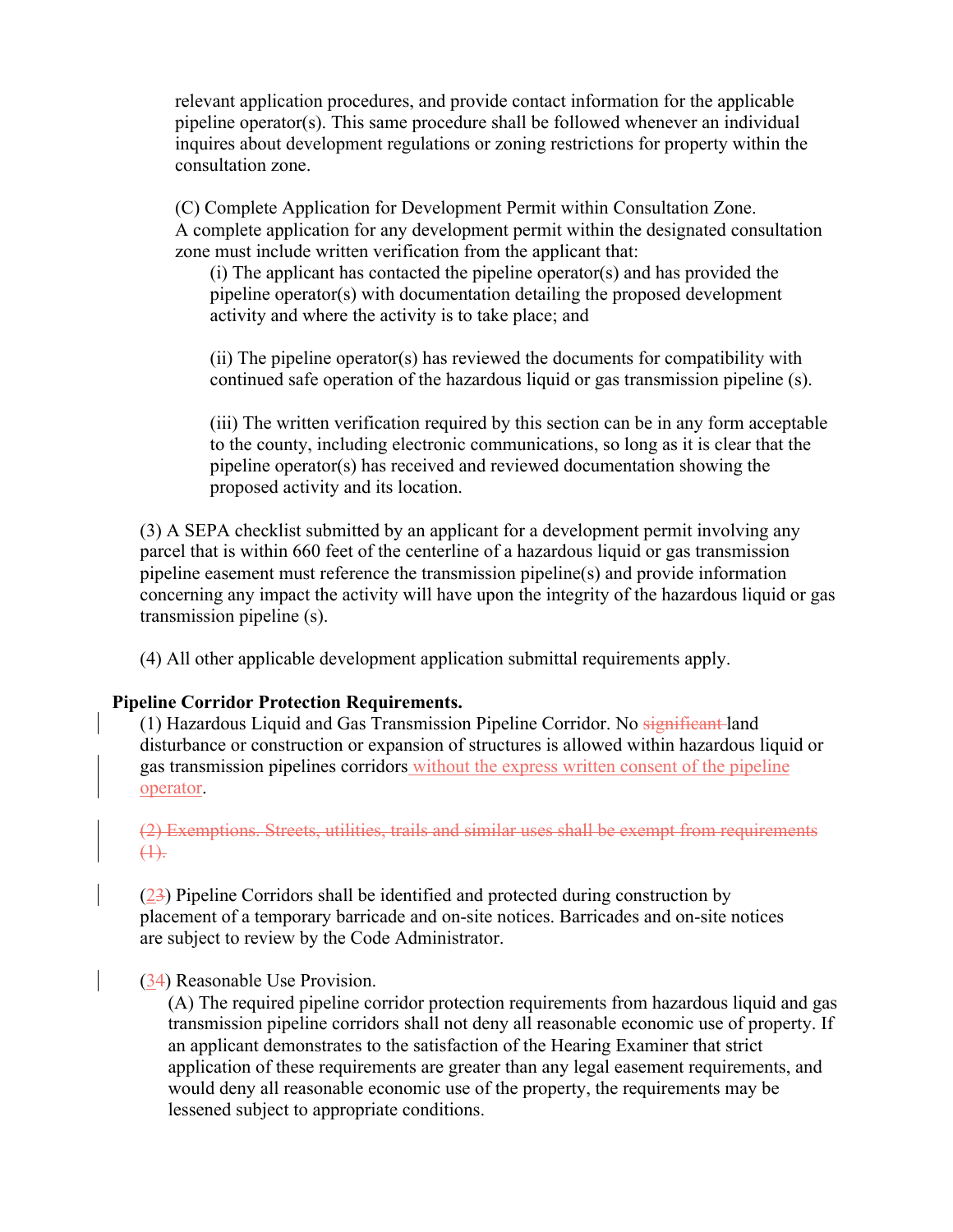(B) An applicant for relief from strict application of the requirements shall demonstrate the following:

(i) No reasonable economic use of the applicant's property can be made if the requirements are strictly applied; and

(ii) The proposed use on the corridor is the minimum necessary to provide the applicant with a reasonable economic use of the property; and

(iii) All reasonable mitigation measures have or will be implemented or assured; and

(iv) The inability to derive any reasonable economic use is not the result of the applicant's actions or those of the applicant's predecessors in title; and

(v) The pipeline corridor protection requirements are greater than any legal easement or right-of-way requirements for the corridor; and

(vi) The pipeline location has been definitively determined.

(C) As a condition of any relief granted under this section, the applicant shall be required to record an instrument against the title of the property notifying all subsequent purchasers of the fact that a lesser requirement on the pipeline corridor has been approved and of any and all conditions placed on the grant of relief.

#### **Requirements for Land Use Compatibility.**

(1) High Consequence Land Uses.

(A) New high consequence land uses proposed for location within 500 feet of a hazardous liquid or gas transmission pipeline corridor are prohibited.

(B) Proposed expansions to existing high consequence land uses located within 500 feet of a hazardous liquid or gas transmission pipeline corridor shall at a minimum be designed to avoid increasing the level of risk in the event of a pipeline failure, and where feasible, reduce the risk compared to the existing development. Potential techniques to minimize or reduce risk include but are not limited to:

(i) Site design features, such as maintaining or increasing the distance between occupied structures, or structures that provide critical lifeline functions, and the hazardous liquid or gas transmission pipeline and anticipated blast zones or flow paths for leaking hazardous materials.

(ii) Building features, such as design to avoid a significant increase in on-site population or to expedite evacuation.

(iii) Technological features, such as accelerated notice of a pipeline failure to the high consequence land use to facilitate evacuation or features that help to avoid damage in the event of a pipeline failure.

(iv) Operational features, such as emergency plans and education programs for occupants and employees concerning pipeline safety, developed in accordance with the procedures in  $(2)(B)(ii)$ .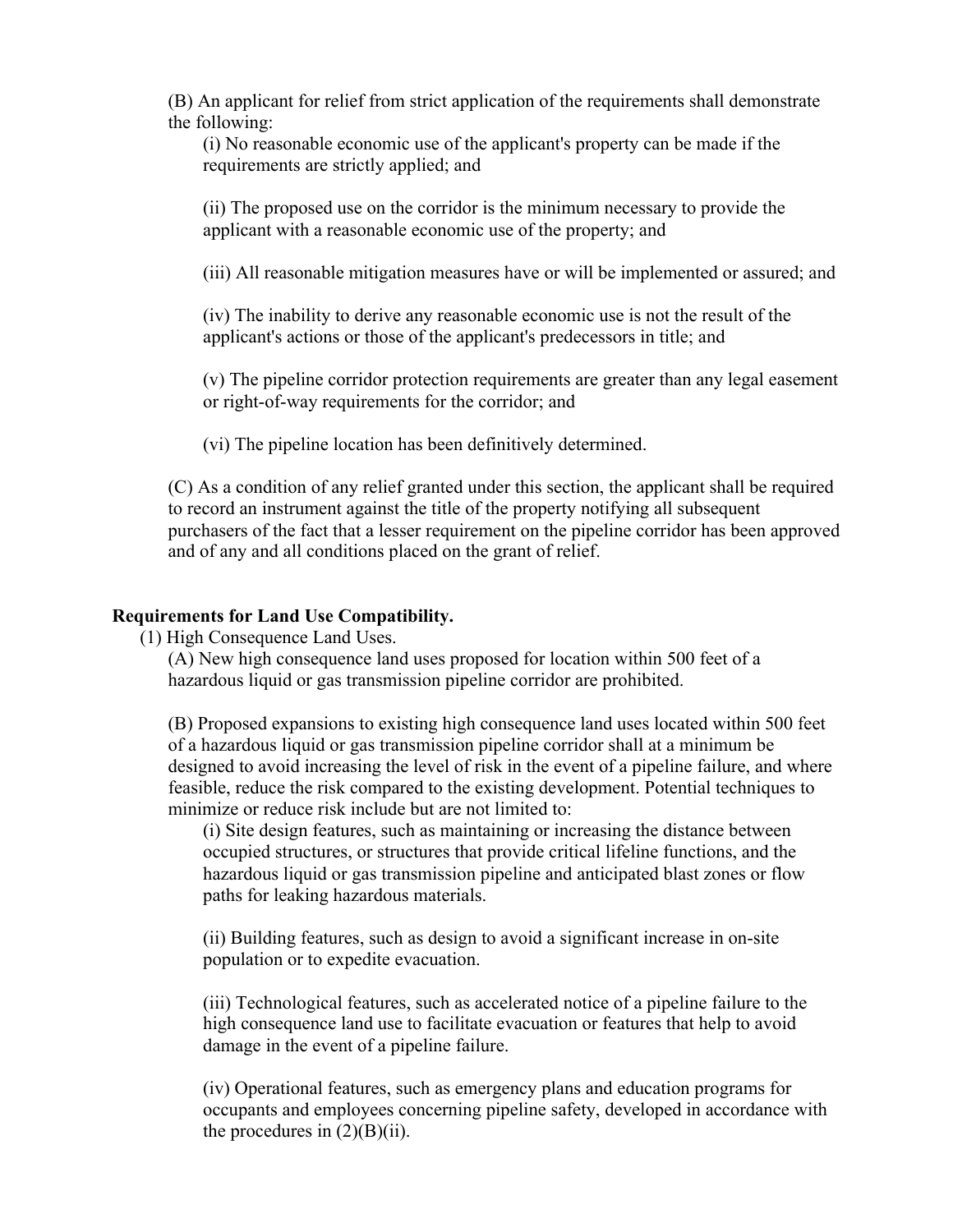Minor mModifications to existing buildings that do not increase the onsite population, hinder evacuation, or change evacuation routes are exempt from this requirement.

(2) Other Development.

(A) Applicants for the following types of new or expanded development shall use appropriate mitigation measures to help reduce adverse impacts in the event of a pipeline failure:

(i) Commercial or industrial.

(ii) Multi-family.

(iii) Religious facilities.

(iv) Other developments as required by the Code Administrator that, because of proximity to a hazardous liquid or gas transmission pipeline corridor, pose a safety concern due to characteristics of the occupants, development, or site.

(B) Mitigation measures intended to reduce risk and minimize impact in the event of a pipeline failure include but are not limited to:

(i) Site and building design techniques such as maximizing the distance between new or expanded development and anticipated blast zones or flow paths for leaking hazardous materials and controlling ignition sources.

(ii) Emergency procedures such as emergency plans and guides, employee training and drills, and education programs for occupants and employees concerning pipeline safety, such as what to be aware of and how to respond in the event of a problem.

(a) Applicants shall consult with the Fire Marshal regarding the level of emergency planning and procedures appropriate for the proposed development. Based on the nature, occupancy, or location of a proposed development, the Fire Marshal may require emergency plans and procedures for any occupancy classifications.

(b) Emergency plans and procedures shall be consistent with the Fire Code and shall be approved by the Fire Marshal.

Modifications to existing buildings that do not increase the onsite population, hinder evacuation, or change evacuation routes are exempt from this requirement.

## **Definitions**

**Gas Transmission Pipeline** means a "transmission line" as defined in 49 CFR § 192.3

**Hazardous Liquid Pipeline** means a "pipeline" as defined in 49 CFR § 195.2

**High Consequence Land Use** means a land use that if located in the vicinity of a hazardous liquid or gas transmission pipeline represents an unusually high risk in the event of a pipeline failure due to characteristics of the inhabitants or functions of the use. High consequence land uses include: